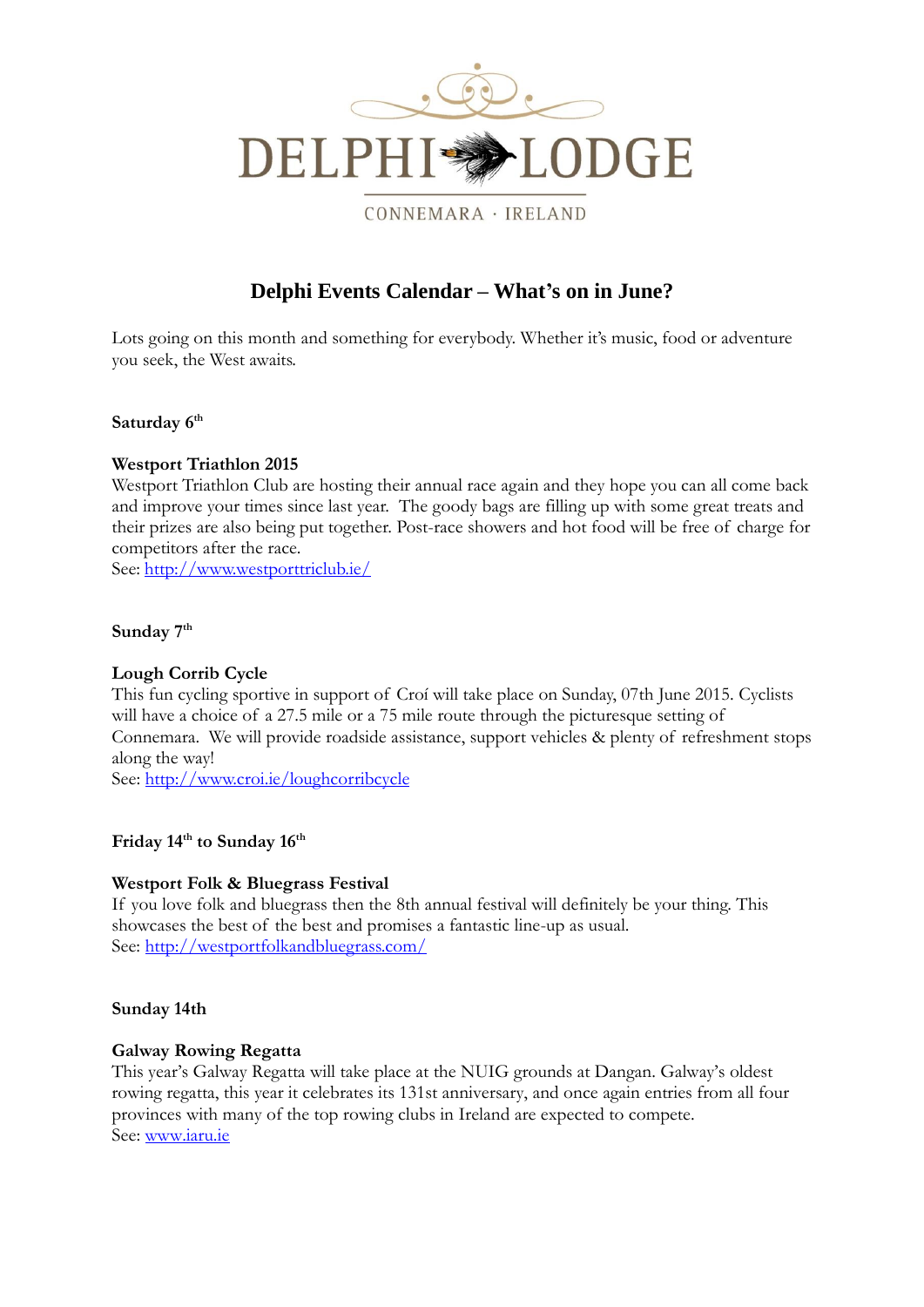# **Sunday 14 th to Sunday 21st**

#### **The Galway Sessions**

A celebration of Irish folk and traditional music and the music Irish emigrants brought with them across the world. As in previous years, the festival's Scottish connection will be retained with an array of performers travelling from Galway's cultural partner Stirling to take part. Events take place in the Town Hall Theatre and in pubs throughout the city with sessions planned in The Crane Bar, The King's Head, Tigh Choili's, Taaffe's Bar ,The Quays, Tigh Neachtains, and Monroe's Tavern.

See: <http://www.galwaysessions.com/>

## **Wednesday 17th & Thursday 18th**

## **Galway Blue Challenge**

The Galway Blue Challenge involves a charity cycle from Maam Cross to Croagh Patrick, a climb of Croagh Patrick followed by an overnight stay in Westport, then a cycle back to Galway the following day. All in aid of the Galway Autism Partnership. See: [www.galwaybluechallenge.org](http://www.galwaybluechallenge.org/)

#### **Saturday 27th**

#### **Roundstone Bay 8K**

The 5th annual Roundstone Bay 8K in the heart of Connemara. The course itself consists of a figure of eight loop, beginning and ending in Roundstone village, and taking in some spectacular coastal views along the way. Both runners and walkers are welcome and the organisers have endured to put on an event that will cater to all types of participant. Proceeds from the race will go towards the local RNLI Lifeboat service, a hugely worthwhile charity that relies entirely on donations and fundraising to ensure its viability. See: [www.roundstonebay8k.com](http://www.roundstonebay8k.com/)

#### **Sunday 28th**

## **Galway Simon 10km or 10mile**

Annual running for charity event for Galway Simon with Early Bird registration Fee until April 30th. The AAI Certified 10km or 10mile course will follow a glorious route along Galway Bay and is suitable for runners and walkers of all abilities. Registration for the event is now open on www.GalwaySimon.ie and on www.RunIreland.com so why not sign up and set yourself a target of completing a 10km or 10mile or beating your personal best. Timing chips and T-Shirts provided for all participants.

See: [www.galwaysimon.ie](http://www.galwaysimon.ie/) / [www.runireland.com](http://www.runireland.com/)